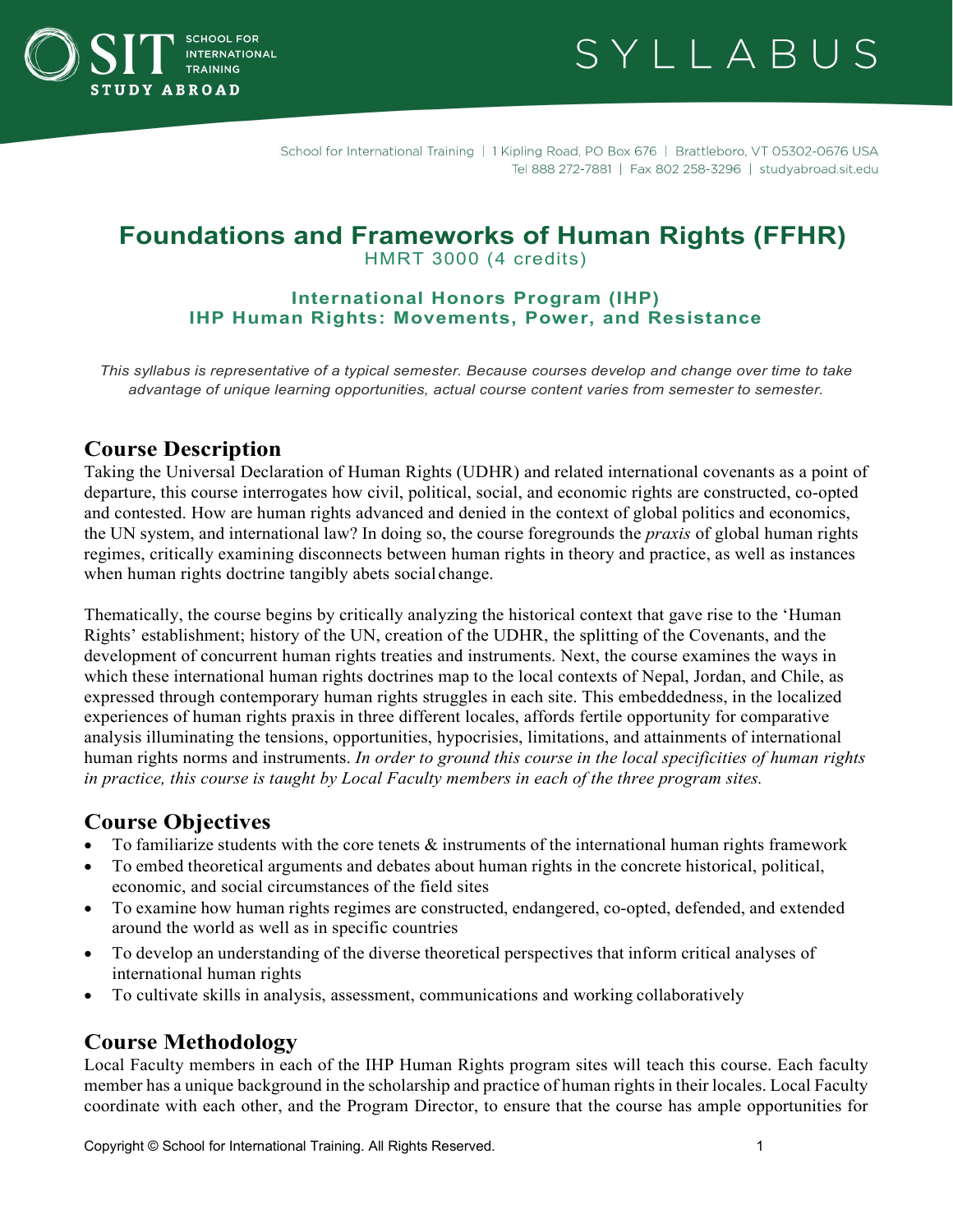comparative analysis that tied together form the intellectual backbone of the course. Local Faculty identify and choose readings for their class sessions, give lectures and facilitate activities according to the theme of each session, and grade country specific written assignments due before the end of the country program in each site. The course is augmented by additional guest lectures, site visits, and field activities and is thereby wed to the experiential pedagogy of the program.

# **Course Requirements**

Required readings will be available electronically by the start of the program. Students are expected to complete the required readings before each class unit and to use them in fulfilling assignments. Students should explore local resources, such as newspapers, radio, and television, and take the initiative in seeking out other material.

| Nepal Written Assignment   | 30 Points |
|----------------------------|-----------|
| Jordan Written Assignment  | 30 Points |
| Ecuador Written Assignment | 30 Points |
| Course Participation       | 10 Points |

#### **Attendance and Participation**

Due to the nature of SIT Study Abroad programs, and the importance of student and instructor contributions in each and every class session, attendance at all classes and for all program excursions is required. Criteria for evaluation of student performance include attendance and participation in program activities. Students must fully participate in all program components and courses. Students may not voluntarily opt out of required program activities. Valid reasons for absence – such as illness – must be discussed with the academic director or other designated staff person. Absences impact academic performance, may impact grades, and could result in dismissal from the program.

#### **Late Assignments**

SIT Study Abroad programs integrate traditional classroom lectures and discussion with field-based experiences, site visits and debriefs. The curriculum is designed to build on itself and progress to the culmination (projects, ISP, case studies, internship, etc.). It is critical that students complete assignments in a timely manner to continue to benefit from the sequences in assignments, reflections and experiences throughout the program. Example: Students may request a justified extension for one paper/assignment during the semester. Requests must be made in writing and at least 12 hours before the posted due date and time. If reason for request is accepted, an extension of up to one week may be granted at that time. Any further requests for extensions will not be granted. Students who fail to submit the assignment within the extension period will receive an 'F' for the assignment.

# **Course Organization and Required Reading**

In addition to the required readings, each unit of the course will draw upon guest speakers, site visits and other activities. The order of the sessions may be rearranged depending upon the specific opportunities and activities offered in each country.

# *Course Links to Bookmark:*

A working definition of human rights:<http://www.ohchr.org/EN/Issues/Pages/WhatareHumanRights.aspx>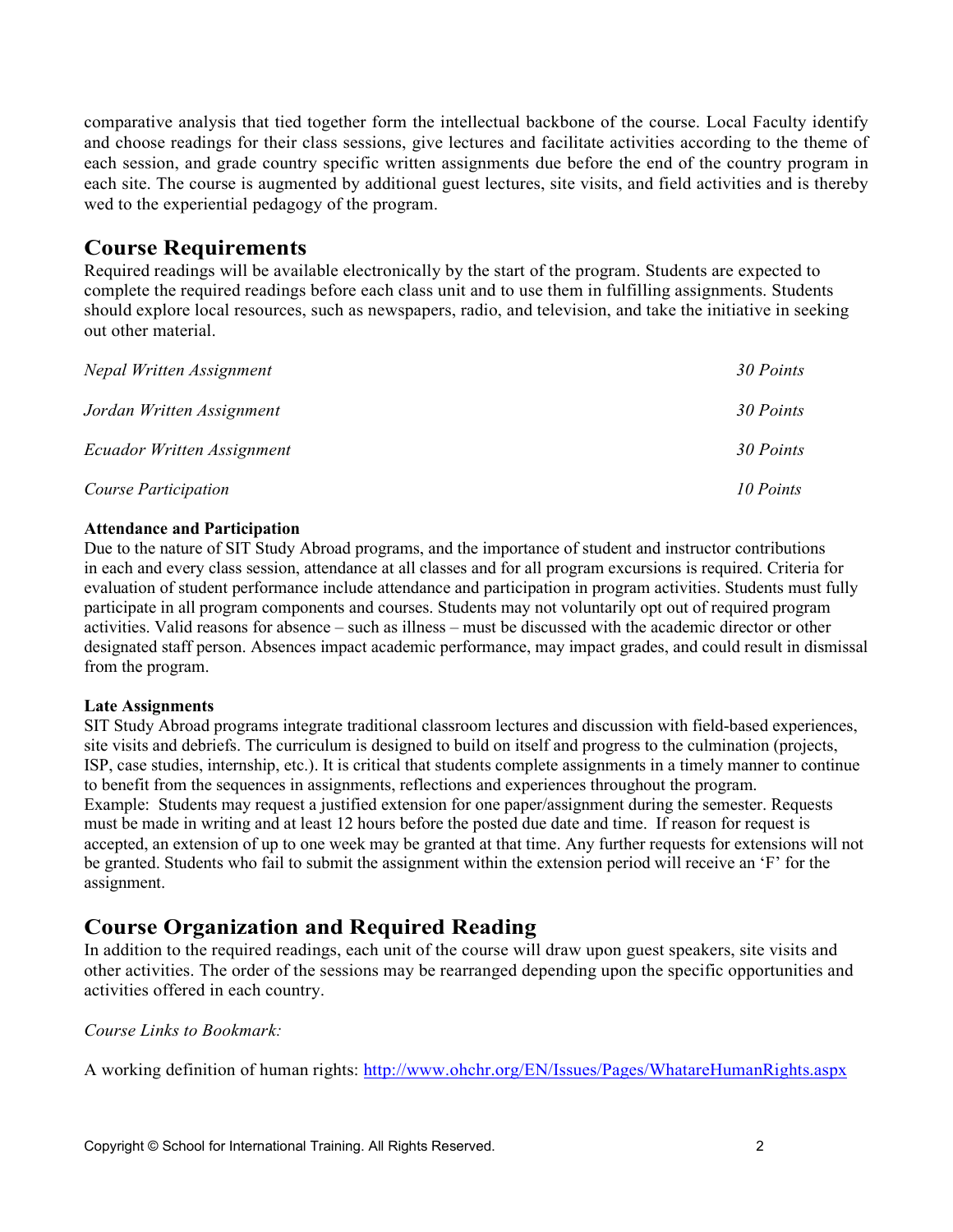The UN Declaration of Human Rights (UDHR)<http://www.un.org/en/documents/udhr/>

International Covenant on Civil and Political Rights: <http://www.ohchr.org/en/professionalinterest/pages/ccpr.aspx>

Covenant on Economic, Social, and Cultural Rights: <http://www.ohchr.org/EN/ProfessionalInterest/Pages/CESCR.aspx>

Human rights instruments by topic: <http://www.ohchr.org/EN/ProfessionalInterest/Pages/UniversalHumanRightsInstruments.aspx>

Cairo Declaration Human Rights in Islam:<http://www.oic-oci.org/english/article/human.htm>

# *I. Introduction to the Course*

# **Session 1: The Deep Roots of Human Rights**

Anderson, C. E. (2003). 'Introduction: The Struggle for Back Equality" in *Eyes off the prize: The United Nations and the African American struggle for human rights, 1944- 1955.*Cambridge University Press. pp. 1- 10

Hopgood, S. (2013). *The Endtimes of Human Rights*. Ithaca: Cornell University Press, preface.

Rodríguez-Garavito, C. (2014). "Towards a Human Rights Ecosystem", in: Doutje Lettinga & Lars van Troost (editors), Debating The Endtimes of Human Rights Activism and Institutions in a Neo- Westphalian World, Amnesty International Netherlands, pp. 39-45

Atlanta University Consortium (1960) *An Appeal for Human Rights*. Originally printed March 9th 1960 in the Atlanta Constitution Newspaper. Available at: https:/[/www.historyisaweapon.com/defcon1/anappealforhumanrights.html](http://www.historyisaweapon.com/defcon1/anappealforhumanrights.html)

*II. Nepal*

# **Session 2: History of Democracy, Identity, and Plurality in Nepal**

Lal, C. K. (2012). Chapter 2 *To be a Nepalese..*. Chautari.

Whelpton J. 'Political Violence in Nepal from Unification to Janandolan I, The Background to 'Peoples' War' in Martin Chautari, and Marie Lecomte-Tilouine (ed.) (2013) *Revolution in Nepal*, Oxford University Press. pp 27-54

# **Session 3: The Development Project & Nepa**l

Lal, C.K. (2017) 'Development Deliberations' transcribed lecture translated to English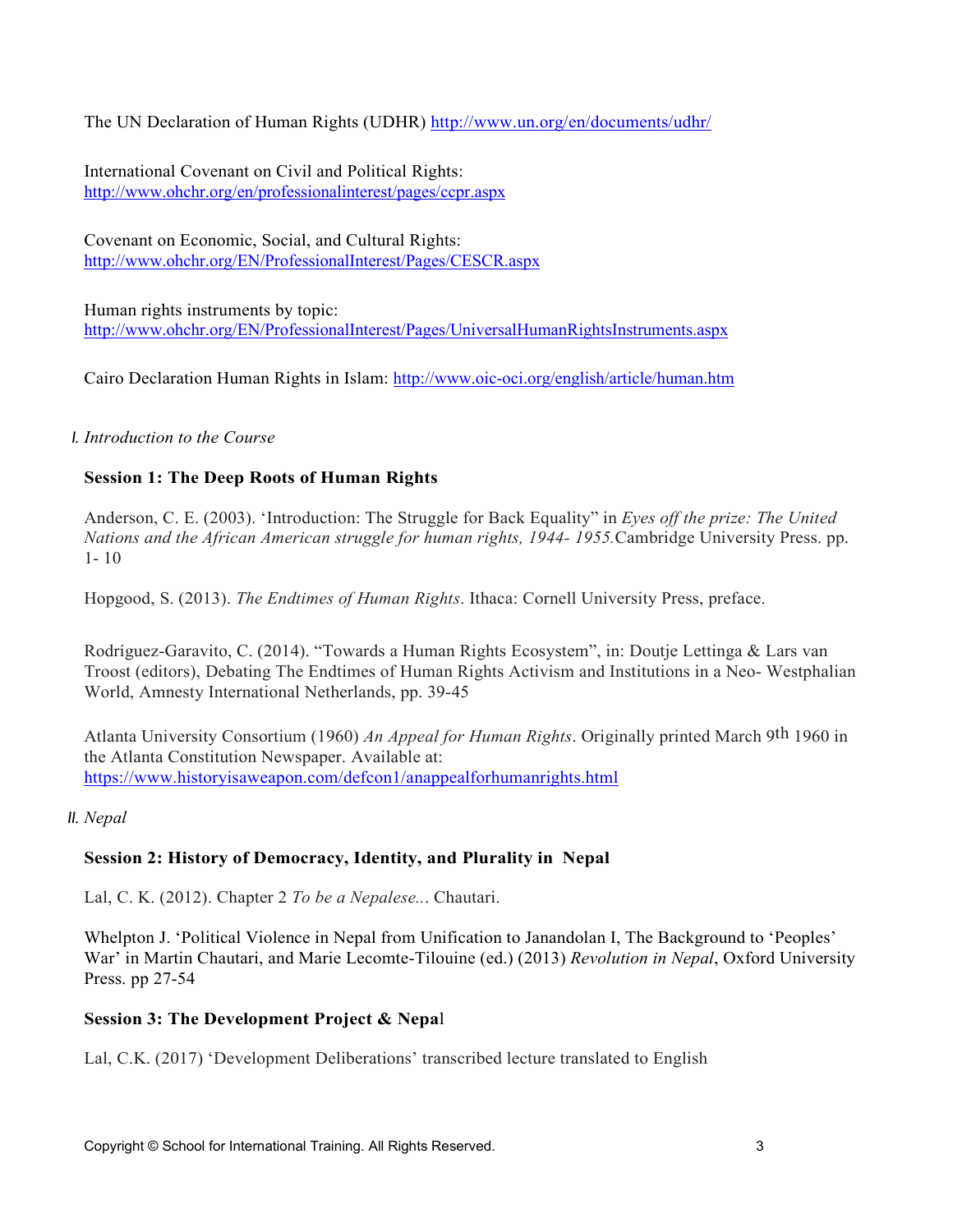Bista, D. B. (1991). *Fatalism and development: Nepal's struggle for modernization*. Orient Blackswan. pp 1- 28

# **Session 4: Politics of Dignity & Human Rights in Nepal**

Unofficial Translation of the Comprehensive Peace Agreement concluded between the Government of Nepal and the Communist Party of Nepal (Maoist) (November 21, 2006). Available at: https:/[/www.usip.org/sites/default/files/file/resources/collections/peace\\_agreements/nepal\\_cpa\\_20061121](http://www.usip.org/sites/default/files/file/resources/collections/peace_agreements/nepal_cpa_20061121) \_en.pdf

Jha, Prashant (2014). The Madheshi Mutinies. Battles of the New Republic. Aleph Book Company, New Delhi. pp 164-189

Robins, Simon (2016). Transition but not Transformation: How Nepal's liberal peace fails its citizens. In: Adhikari, P. Ghimire, S. and Mallik, V. ed. Nepal Transition to Peace: A Decade of Peace Accord (2006- 2016). Nepal Transition to Peace. Kathmandu. pp 66-84

*III. Jordan*

# **Session 5: Jordan: A Brief Introduction**

Please watch: Iskandarella (2011), Yuhka ana (song), https:/[/www.youtube.com/watch?v=0Re\\_apgGOLM](http://www.youtube.com/watch?v=0Re_apgGOLM)

Retired Veteran Association (2010), Economic paper

Sykes-Picot Agreement (1916), [http://avalon.law.yale.edu/20th\\_century/sykes.asp](http://avalon.law.yale.edu/20th_century/sykes.asp) The Husayn-McMahon Correspondence, Negotiating the Establishment of an "Arab Kingdom" in the Middle East, 1915," in Akram Khater ed., *Sources in the History of the Modern Middle East* (2004): 128- 131.

George, Alan (2005), Living in the Crossfire (Zed Books) Read pp. 21-39, 47-48, 50-53, 55-62.

Tell, Tariq Moraiwed (2013), The Social and Economic Origins of Monarchy in Jordan, read pp.73-88

# **Session 6: The Palestinian-Israeli Conflict from the Mandate to 1948**

Balfour Declaration (1917) [http://avalon.law.yale.edu/20th\\_century/balfour.asp](http://avalon.law.yale.edu/20th_century/balfour.asp)

The Palestine Mandate [http://avalon.law.yale.edu/20th\\_century/brwh1939.asp](http://avalon.law.yale.edu/20th_century/brwh1939.asp)

"The Resolution of the General Syrian Congress at Damascus Proclaims Arab Sovereignty over Greater Syria, July 2, 1919," in Khater, *Sources*: pp. 200-203

Pappe, Ilan (2006), The Ethnic Cleansing of Palestine, (One World, Oxford) pp. 1-35, 111-113, 127-145, 235-247

Queen Noor (2005), Leap of Faith: Memoirs of an Unexpected Life (Miramax), pp. 60-79 Ziadah, Rafeef,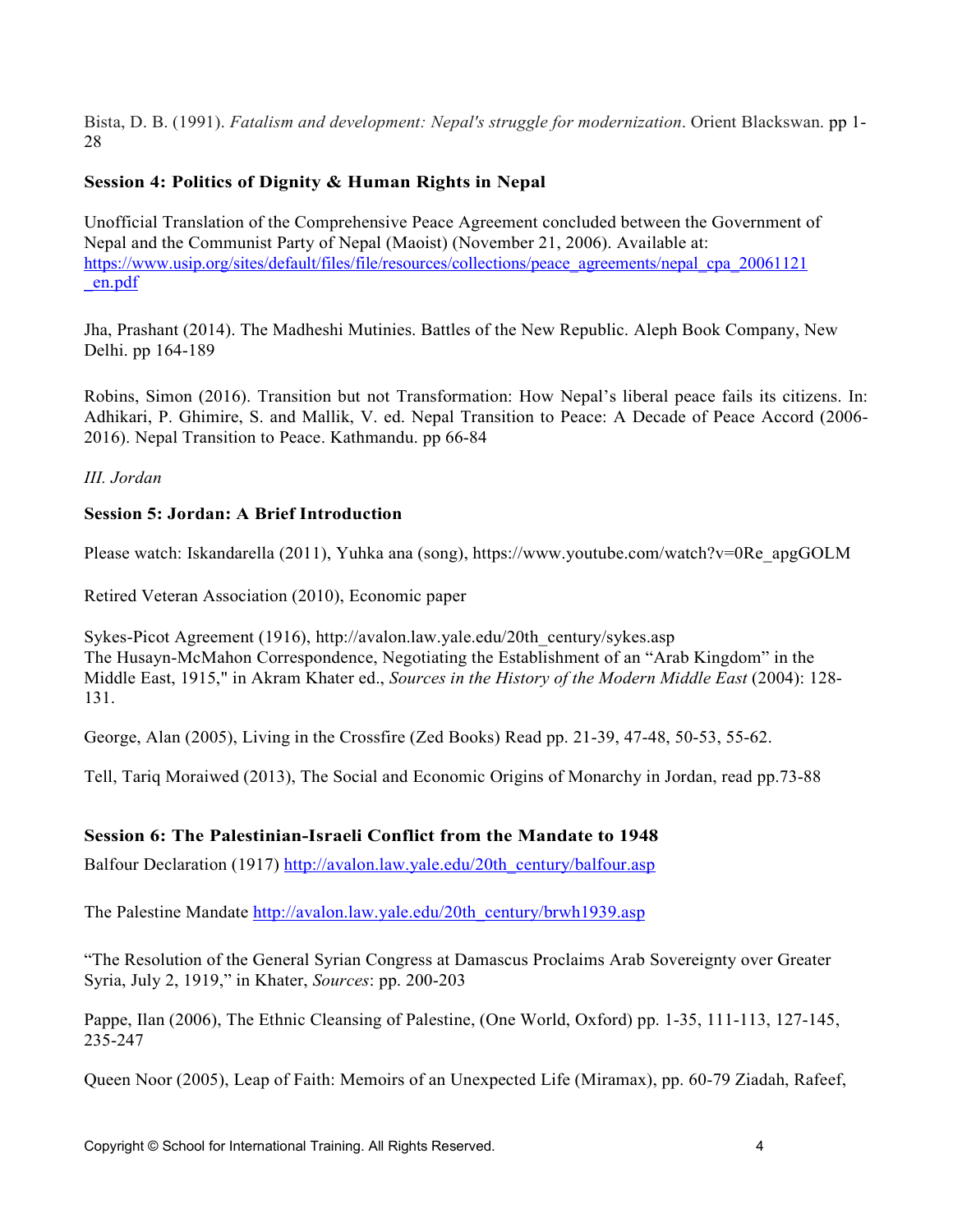'Anger' https:/[/www.youtube.com/watch?v=LdPGOwWGQHo](http://www.youtube.com/watch?v=LdPGOwWGQHo)

### **Session 7: Orientalism & Discourse**

Sa'id, Edward, *Orientalism* (Penguin Books, 1978): 1-15; 25-28 Foucault, Michael (1978) *History of* 

*Sexuality 1*, Penguin (p.81-102)

*IV. Chile*

#### **Session 9: The 1980 Constitution and the Institutionalization of Pinochet´s Authoritarian and Neoliberal Project**

Couso, Javier (2012) "Trying democracy in the shadow of an authoritarian legality: Chile´s transition to democracy and Pinochet´s Constitution of 1980". Wisconsin International Law Journal, Vol. 29 N° 2, 393. Available at http://hosted.law.wisc.edu/wordpress/wilj/files/2013/01/Couso.pdf

Larraín, Sara, "Human Rights and Market Rules in Chile's Water Conflicts: A Call for Structural Changes in Water Policy" Environmental Justice Volume 5, Number 2, 2012. Available at http://online.liebertpub.com/doi/pdf/10.1089/env.2011.0020

### **Session 10: The Emergence of the Mapuche Indigenous Movement and the Struggle for Collective Human Rights**

Bidegain, Gérman, "From Cooperation to Confrontation: The Mapuche Movement and Its Political Impact, 1990– 2014" in Donoso, Sofia, von Bullow, Marisa (Eds.) Social Movements in Chile. Organization, Trajectories, and Political Consequences, New York, Palgrave Macmillan, 2017, pp 99-129.

IWGIA (Observatorio Ciudadano), The Indigenous World 2017 (Chile), Copenhagen, IWGIA, 2017, pp, 259- 272. Available at http://www.iwgia.org/iwgia\_files\_publications\_files/0760\_THE\_INDIGENOUS\_ORLD\_2017\_eb.pdf

#### **Session 11: Social Movements in Chile and the Struggle for Human Rights From the Dictatorship Until Today**

Somma, Nicolás M. (et al.), "Shifting Relationships Between Social Movements and Institutional Politics", in Donoso, Sofia, von Bullow, Marisa (Eds.) Social Movements in Chile. Organization, Trajectories, and Political Consequences, New York, Palgrave Macmillan, 2017, pp 29-61.

Kerfoot, Abey (ND), Inequality, organization and change: How Students mobilized a nation behind the cause of education reform, available at https://ias.wustl.edu/files/ias/imce/kerfoot\_wuir\_sp15.pdf

# **Evaluation and Grading Criteria**

It is useful for faculty and students to view final grades in this way. An "A' represents truly outstanding work,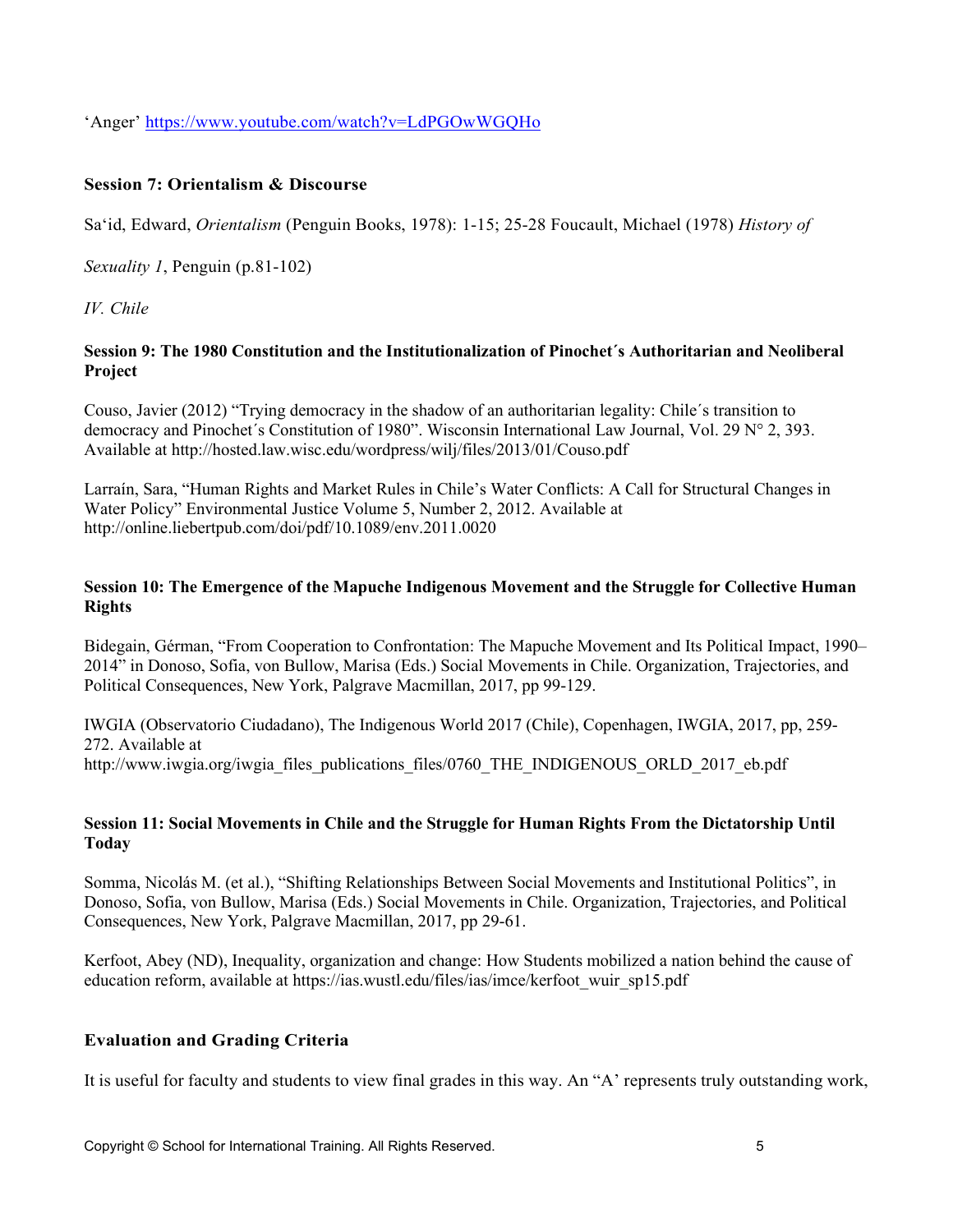exemplifying rigorous analysis, superior insights, and precise presentation. A "B" signifies highly competent work that completes the assignment very well, with considerable thought, reasonable analytical results and an effective presentation. A "C" represents acceptable, work, satisfying the basic requirements, but lacking distinction, original analytical insights or organization. A "D" grade indicates poorly or partially completed work, reflecting a lack of initiative, inconsistent analytical conclusions and/or a disorganized presentation. Pluses and minuses for the four-letter grades indicate better or poorer work. There is no "A+" grade.

#### **Grading Scale**

| 94-100%  | A                    |
|----------|----------------------|
| 90-93%   | $A -$                |
| 87-89%   | $B+$                 |
| 84-86%   | B                    |
| 80-83%   | B-                   |
| 77-79%   | $C+$                 |
| 74-76%   | C                    |
| 70-73%   | $\mathsf{C}\text{-}$ |
| 67-69%   | D+                   |
| 64-66%   | D                    |
| $< 64\%$ | F                    |
|          |                      |

#### **Expectations and Policies**

- Show up prepared. Be on time, have your readings completed and points in mind for discussion or clarification. Complying with these elements raises the level of class discussion for everyone.
- Have assignments completed on schedule, printed, and done accordingly to the specified requirements. This will help ensure that your assignments are returned in a timely manner.
- Ask questions in class. Engage the lecturer. These are often very busy professionals who are doing us an honor by coming to speak….
- Comply with academic integrity policies (no plagiarism or cheating, nothing unethical).
- Respect differences of opinion (classmates', lecturers, local constituents engaged with on the visits). You are not expected to agree with everything you hear, but you are expected to listen across difference and consider other perspectives with respect.

Course faculty must approve requests for extensions on assignment deadlines in advance of the deadlines written in the syllabus. Late submissions that are not approved by faculty in advance of the deadline will be penalized by one point deducted per day late. Extensions are granted at the discretion of your course faculty, according to the timelines that they deem suitable.

#### **SIT Policies and Resources**

Please refer to the [SIT Study Abroad Handbook](https://studyabroad.sit.edu/Student-Handbook/) and the [Policies s](https://studyabroad.sit.edu/admitted-students/policies/)ection of the SIT website for all academic and student affairs policies. Students are accountable for complying with all published policies. Of particular relevance to this course are the policies regarding: academic integrity, Family Educational Rights and Privacy Act (FERPA), research and ethics in field study and internships, late assignments, academic status, academic appeals, diversity and disability, sexual harassment and misconduct, and the student code of conduct.

Please refer to the SIT Study Abroad Handbook and SIT website for information on important resources and services provided through our central administration in Vermont, such as [Library resources and research support,](https://studyabroad.sit.edu/admitted-students/student-resources/) [Disability Services,](https://studyabroad.sit.edu/health-safety-and-well-being/disability-services/) [Counseling Services,](https://studyabroad.sit.edu/health-safety-and-well-being/counseling-and-mental-health/) [Title IX information,](https://studyabroad.sit.edu/health-safety-and-well-being/sexual-safety-title-ix/) and [Equity, Diversity, and Inclusion](https://studyabroad.sit.edu/health-safety-and-well-being/social-identity/) resources.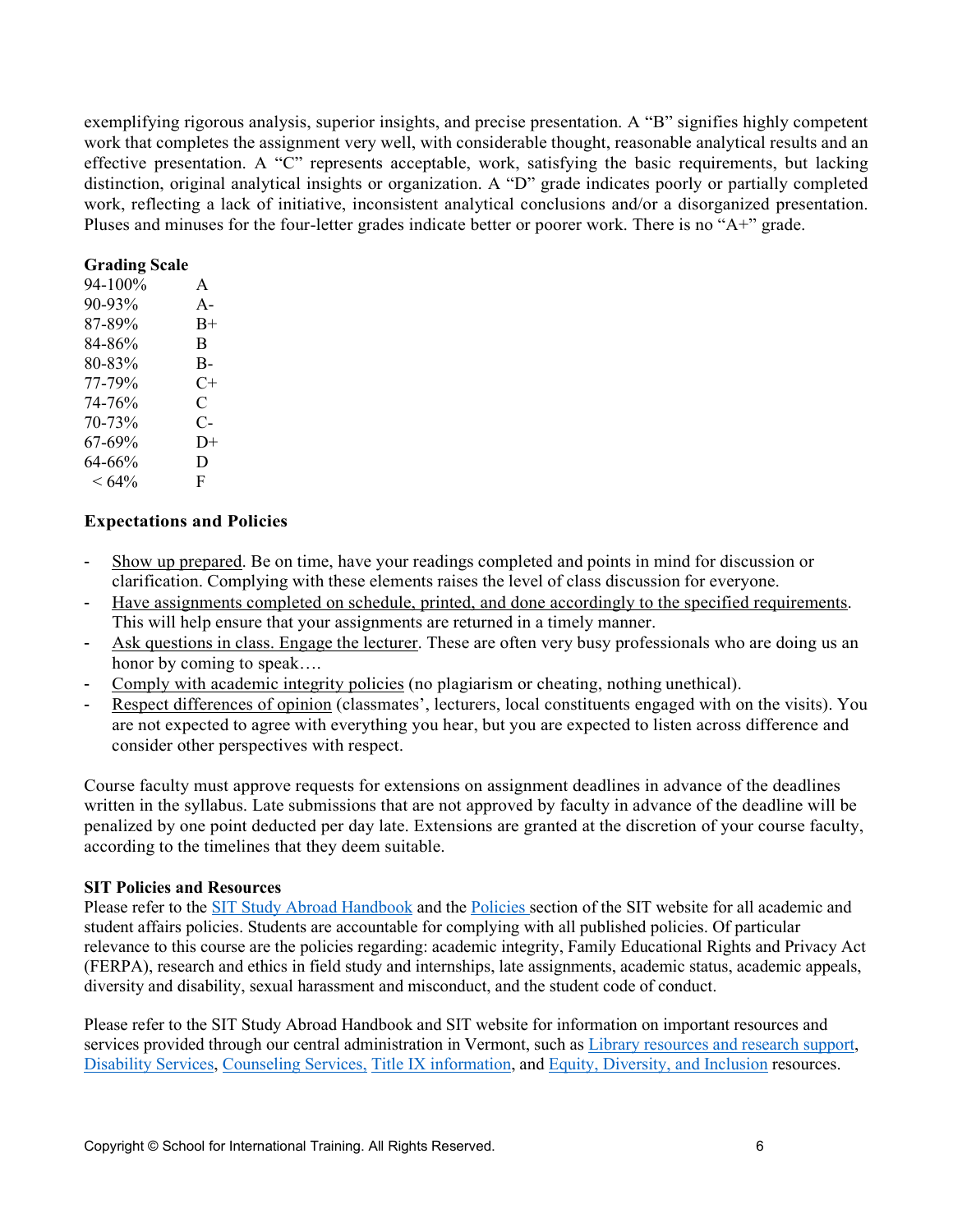# **Foundations and Frameworks of Human Rights (FFHR) Nepal Assignment**

# **Assignment Title: Understanding contested socio-political issues of Nepal in the global context**

**Broad Areas of Assignment:** Evolution of National Identity; Contestations for Democracy and Development; Politics of Dignity and Human Rights; Third World Resistance Movements

The enjoyment of human rights and fundamental freedoms are universal in nature. However, the notion of national sovereignty implies that the State is the primary agency entrusted with the task of protecting and promoting universally accepted rights and freedoms. That makes an appreciation of the context— history, culture, society, polity, governance, economy, social movements and diplomatic relations of a specific country—extremely important to understand existing condition of human rights.

Formation of a nation-state in a 'multi-national' country (Where two or more national communities share the same political space) is often fraught with violence. That leads to contestations over the very idea of national identity. For example, even after nearly 250 years of its evolution, the relevance of 'what exactly does it mean to be a Nepali?' continues to vex the polity and societies of Nepal. In conflicting visions of 'cultural nationalism' (A national ideology which defines the nation on the basis of shared culture) and 'civic nationalism' (A political community based on shared values of rule of law, equality and social justice), issues of general concern such as democracy, development and quest for equality and dignity for all citizen often get mixed-up. It is important to examine any of these issues in relation to other factors that influence the process.

It is being assumed that you will closely examine Readings in light of your previous coursework. Several questions will then emerge in your mind. Thus prepared, you shall be able to explore a specific issue that interests you in some detail during lectures and interactions. An appreciation of the complexity of the issue at hand may then evolve. Your paper is expected to summarize your understanding.

Topics listed below are intentionally broad so that you can frame your own question to examine should you wish to do so. However, you are free to just pick up a subject of your choice and write a deliberative essay.

- Quest for political identity and dignity and encounters with structural violence.
- Delivering development to a society rooted in the culture of fatalism.
- Restructuring of the state as a tool of conflict resolution and institutionalizing democracy.
- Critically engage with arguments of Simon Robins in his essay "Transition but not Transformation: How Nepal's liberal peace fails its citizens".

Each paper should be 1000—1250 words and use appropriate citation format of your institution, including a bibliography at the end.

#### Assessment Criteria Include:

- **Clarity of purpose**: You should be able to express why you framed the issue the way you did somewhere in the opening paragraph.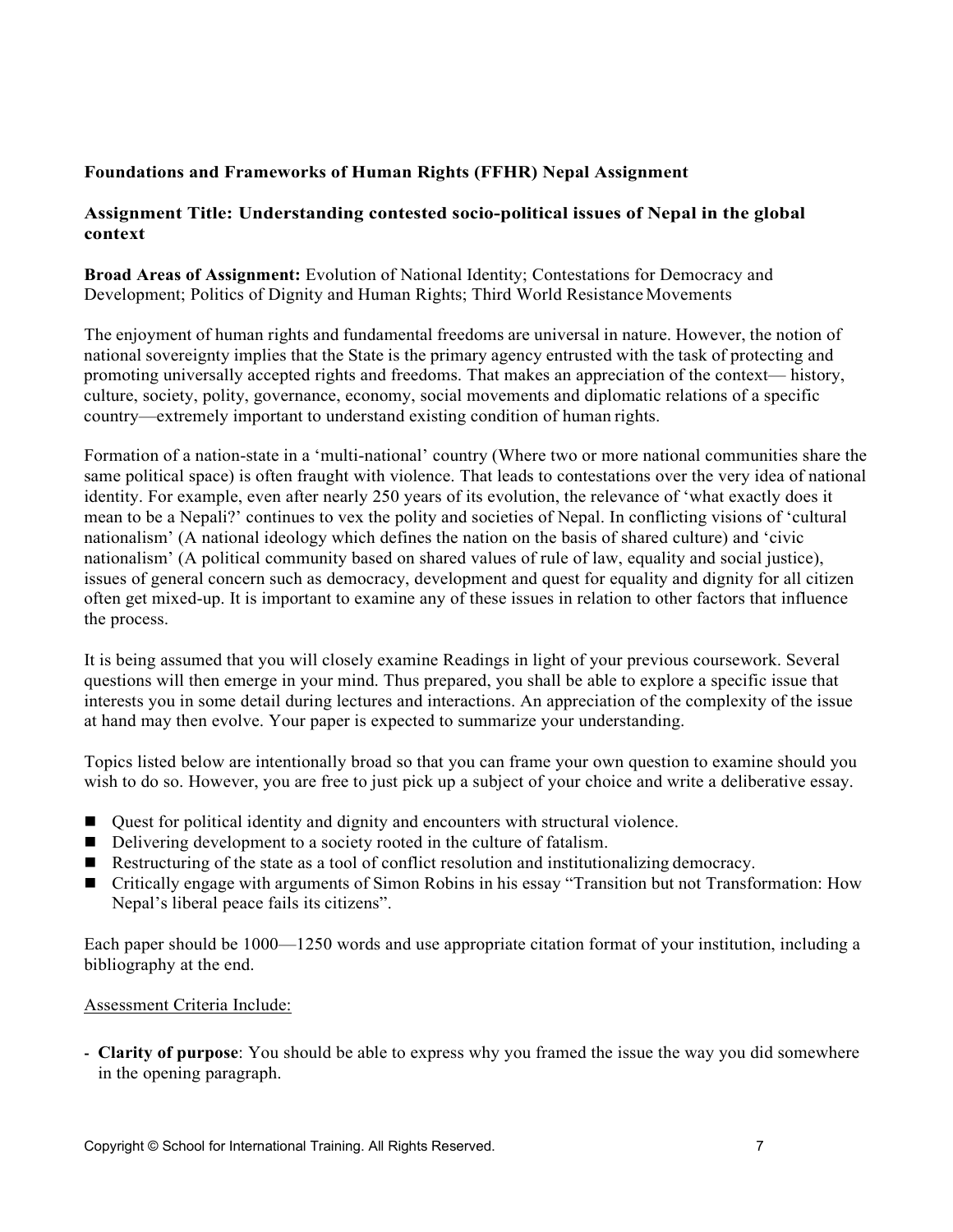- **Clear proposition**: Your premise—the thesis—on the issue needs to be clear at the beginning so that everything else follows from it.
- **Organization:** Is the paper's structure logical and easy to follow? Are paragraphs focused? Are there good transitions- i.e. do each paragraph flow from the previous one?
- **Development:** Does the paper adequately introduce the topic, present convincing evidence to support the writer's position, and summarize findings? Are arguments well thought-out and does the presentation offer a reasonable conclusion?
- **Mechanics:** Is the paper generally free of spelling, typographical and grammatical errors?

Prior consent of the course teacher for your specific framing of the topic is not necessary. However, should you need a clarification, please feel free to discuss the issue during sessions.

#### **Foundations and Frameworks of Human Rights (FFHR) Jordan Assignment**

Over the course of the three lectures and field trip the issue of voice has come up time and again. Who can speak? Who is being heard? Why can we not hear some voices but are able to hear others? What does this tell us about ourselves? More importantly, how is this related to hegemonic discourses and power structures? Where do we fit in in this power grid? How do we want to fit in? How can we use academia to change/reproduce dominant power structures?

It is not only the outside world, however, in which some voices are louder than others, we as students, citizens, educators, aid workers, practitioners also relate more to some groups of people and sometimes find ourselves unable to understand or even hear others. In this assignment I want you to use the material we have covered to look inward. During your semester so far, which group of people, idea, or concept has been hardest for you to understand (hear)? How do you explain this difficulty based on your own upbringing, belief system, and socialization? How might this play itself out if you had to work in a project or with people who were related to this idea? In other words, I want you to use the readings and lectures to reflect on your own subject position. Use this journal as a way to learn about yourself and your academic belief system.

In your academic training you have been taught to construct an argument, debate, agree or disagree with something. Now I want you to use the arguments of others to learn more about yourself and why you believe what you believe. Use this journal and the readings to analyze yourself.

Address the questions raised above in a 1,500-2,500-word journal. This journal should include five sections (in addition to the bibliography): one section for each lecture and a conclusion. In this journal I would like you to reflect on one of the topics raised in each lecture and –at least- one of the readings you had to do for this lecture. Briefly (in one or two sentences) describe the author's main argument or one of the author's arguments that you found especially intriguing (**make sure you cite the reading properly. Use Harvard style citation: (author, year, page number))**. Relate this to the lecture and then discuss your reaction to the reading/lecture. Do you agree with the author? Why do you think you reacted this way? Have you ever encountered anything similar? Does your personal experience confirm or contradict what the author argues? Can you think of wider discourses which confirm/negate your own opinion? How might your reaction impact you as a future practitioner? You might also want to reflect on an event that happened outside class (in your host families for example), which touches upon one of the themes that we discussed in class.

**Make sure you write each section of your journal right after the seminar. Do not wait until the day before the assignment is due**. For you to be able to reflect properly you need to give yourself time. Reflect after you finish the readings and the class. Move to the second class, reflect, then the third, then the fourth.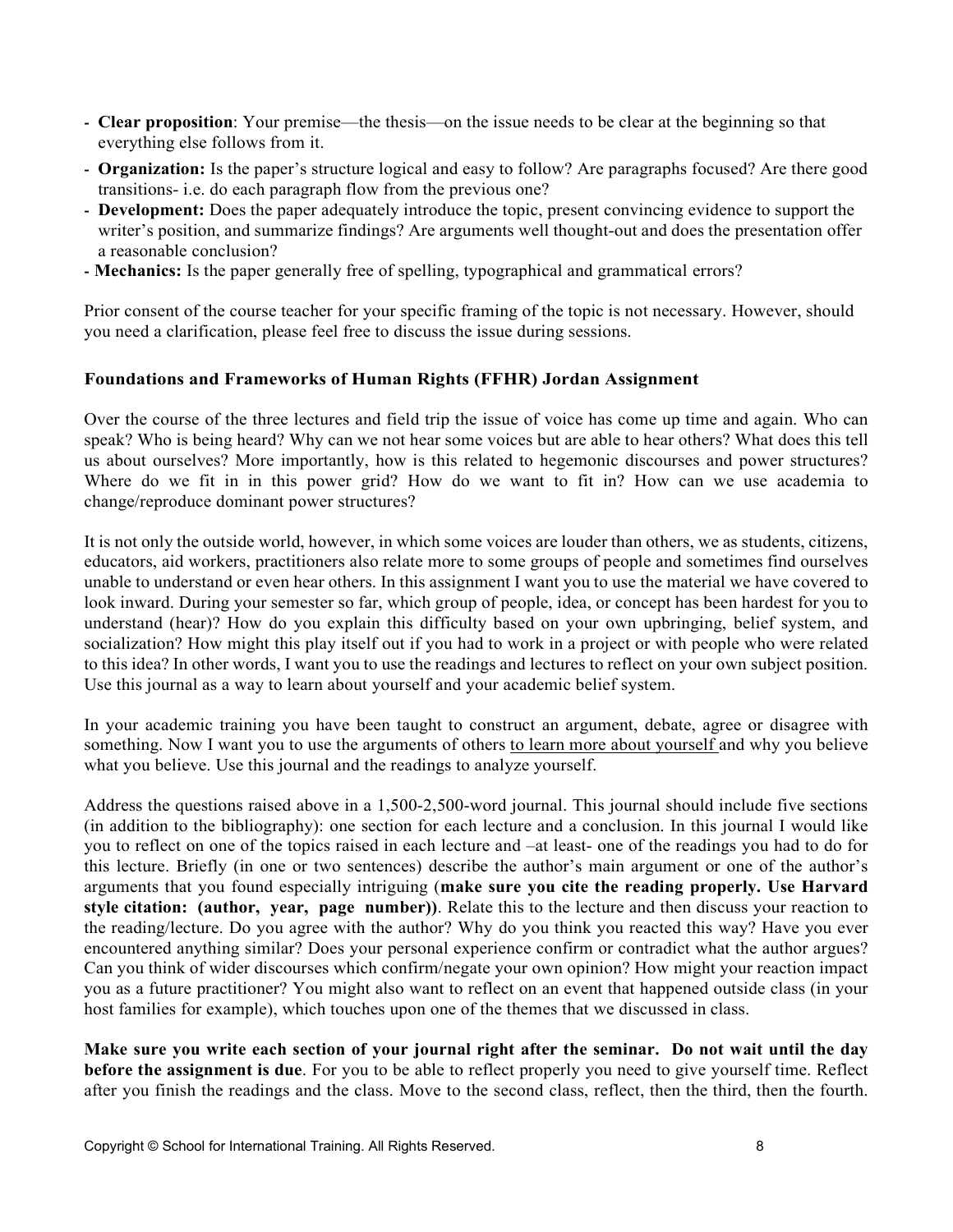Then come back to your reflections and study them to write the conclusion.

Just as you dissect and analyze the literature before you I want you to brutally scrutinize your reactions, beliefs and self-perception as a result of the readings and your stay here. Open yourself up to the readings, not just on the level of your mind but also on the level of your soul and emotions. Have your ideas changed? Why? Why not? What are you learning about yourself in light of the readings? In a world in which human rights are deeply personal for many, how does your reaction to certain topics underlay your personal connection to them? What do your reactions or lack of reactions tell you about yourself and your relationship to the topic? Can you emotionally detach yourself? Should you? What is the role of emotions and passion in Human Rights work? If you find yourself unable to connect emotionally,think about what issues make you emotional. What is personal for you? How would working on something personal change your reaction to it?

Please feel free to think through and describe your emotions freely in this exercise. One of the main aims of this assignment is for you to work through your emotions. Don't be afraid to address these emotions.

The aim of the reading and self-reflection journal is twofold. On the one hand, it is an exercise in developing your critical understanding and analysis of the texts covered and fieldtrips attended. One the other hand, the journal aims to help you raise self-awareness of your subject position in relation to your reading and stay in Jordan. Thus, this journal will help you develop the skills necessary to become a self- reflexive researcher and practitioner, in addition to someone who can use emotions and feelings and connect them to academia.

# **Format:**

The journal should include:

- One Word Document that includes five separate entries (three for each lecture and related activity, one for the critical bus tour of Amman and one for the conclusion).
- A 500-word conclusion which ties together the theme that you develop over the four journal entries.
- A bibliography of all the works cited in the journal.
- Proper citation of any idea that does not stem from you. Use Harvard Style citation.
- Page numbers.
- A title that summarizes or speaks to the main theme you are addressing.
- The journal should not be longer than 2,500 words.
	- Please note that I will not accept any papers that are submitted more than 10 days after the due date unless the student has already cleared this with me in advance. Anyone submitting more than 10 days after the due date will be given a zero out of thirty.

# **Assessment Criteria:**

Each paper should be a 1,500—2,500 (including the (up to) 500 word conclusion) words—Word Document, double spaced, use appropriate Harvard citation format, including a bibliography at the end. Please also make sure that all your pages are numbered and that you chose a title for your journal. The paper is worth 30% of your grade.

Assessment criteria include:

- Clear and well written argument
- Clear analytical connections to theoretical concepts we have discussed in class
- Ability to demonstrate understanding of the reading material and field visits
- Connecting intellectual discussion to emotions and feelings and discussing these feelings self reflectively